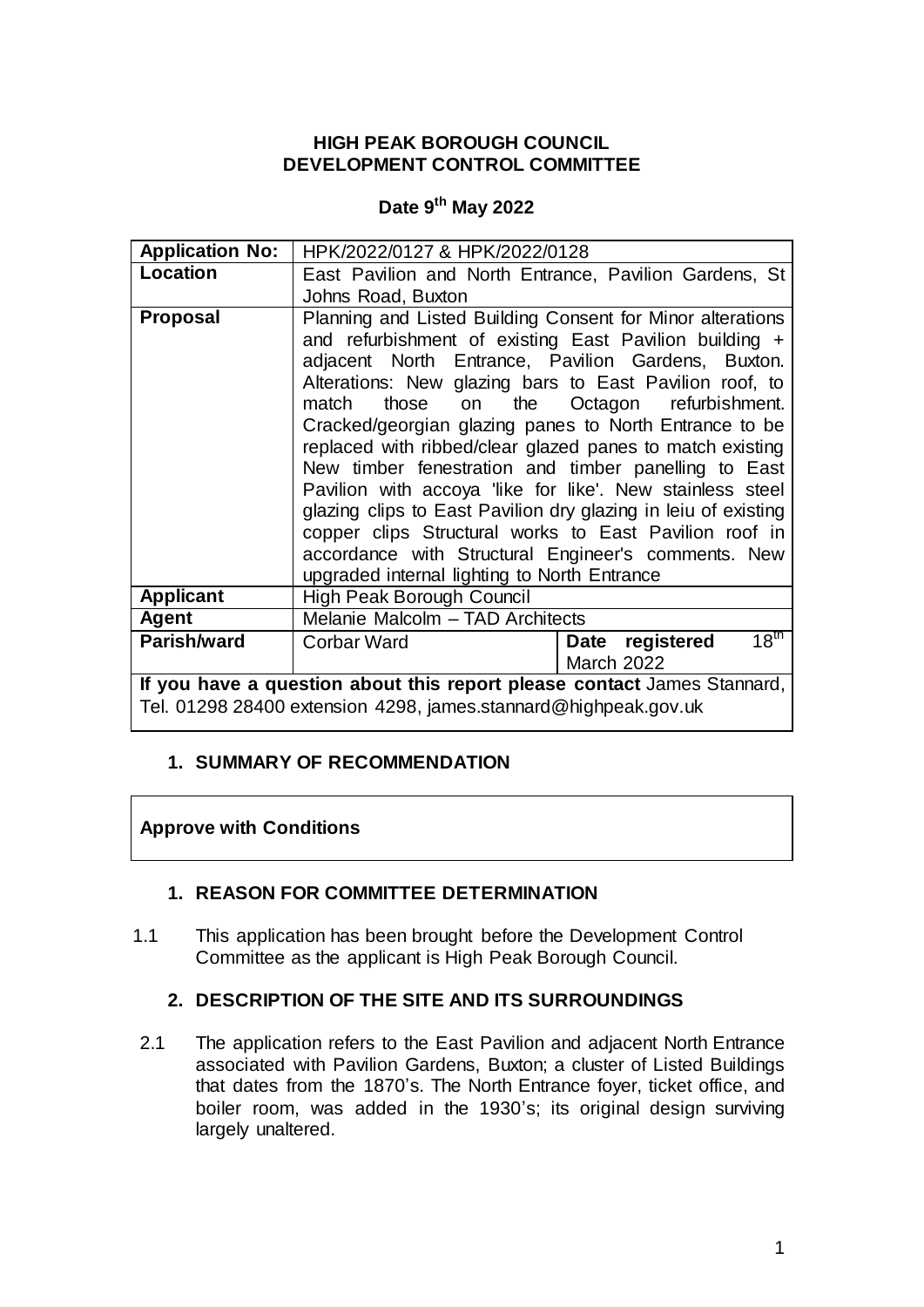- 2.2 The application relates to a Grade II Listed Building, lies within the setting of the Registered Historic Pavilion Park and Garden and stands within the Buxton Central Conservation Area.
- 2.3 The wider site has recently been subject to a planning application (HPK/2020/0533) which was considered by committee and granted Listed Building Consent for extensive works to the wider Pavilion Gardens site including the Eastern Pavilion.
- 2.4 Further extensive works requiring Listed Building Consent were subsequently considered and approved by Committee in August 2021 under HPK/2021/0251.

### **3. DESCRIPTION OF THE PROPOSAL**

- 3.1 Following permission granted for a detailed schedule of works to the Pavilion Gardens building under HPK/2021/0251 which can be read in full within the appropriate Committee Report, the application seeks planning permission and Listed Building Consent for the following:
	- 1. Change from repair of existing timber fenestration to the East Pavilion to full replacement of fenestration in Accoya 'like for like', due to uncovering large sections of rotten timber when stripping back and subsequent timber specialist's report. (See detailed drawings 25 series, 32 series and PL-0007 for extent of replacement.)
	- 2. Structural repairs to East Pavilion roof, specifically replacement of 2 sections of rotten timber wall plate and new steel plate to eroded section of steel purlin, following stripping back of paintwork and subsequent Structural Engineer's recommendation.
	- 3. Reverting back to traditional aluminium glazing bars on East Pavilion glazed roof, where previous approval indicated moving to a 'Heritage' glazing bar. Glazing bar is deemed acceptable as has been approved on other phases of the Pavilion Gardens. (See detail drawings 24-1004, 24-1005)
	- 4. Applying to replace additional glass panes to North Entrance discovered to be cracked or Georgian wired. Replacing with clear or ribbed to match where appropriate. See drawing PL-0004 for additional panes shaded pink (Ribbed glass has been used to the protruding glazed window in the Ticket Office and the Boiler Room)
	- 5. Glazing clips to East Pavilion glazing. Replacing original copper clips securing single glazing with stainless steel clips as recommended by glazing manufacturer for more stability/longevity.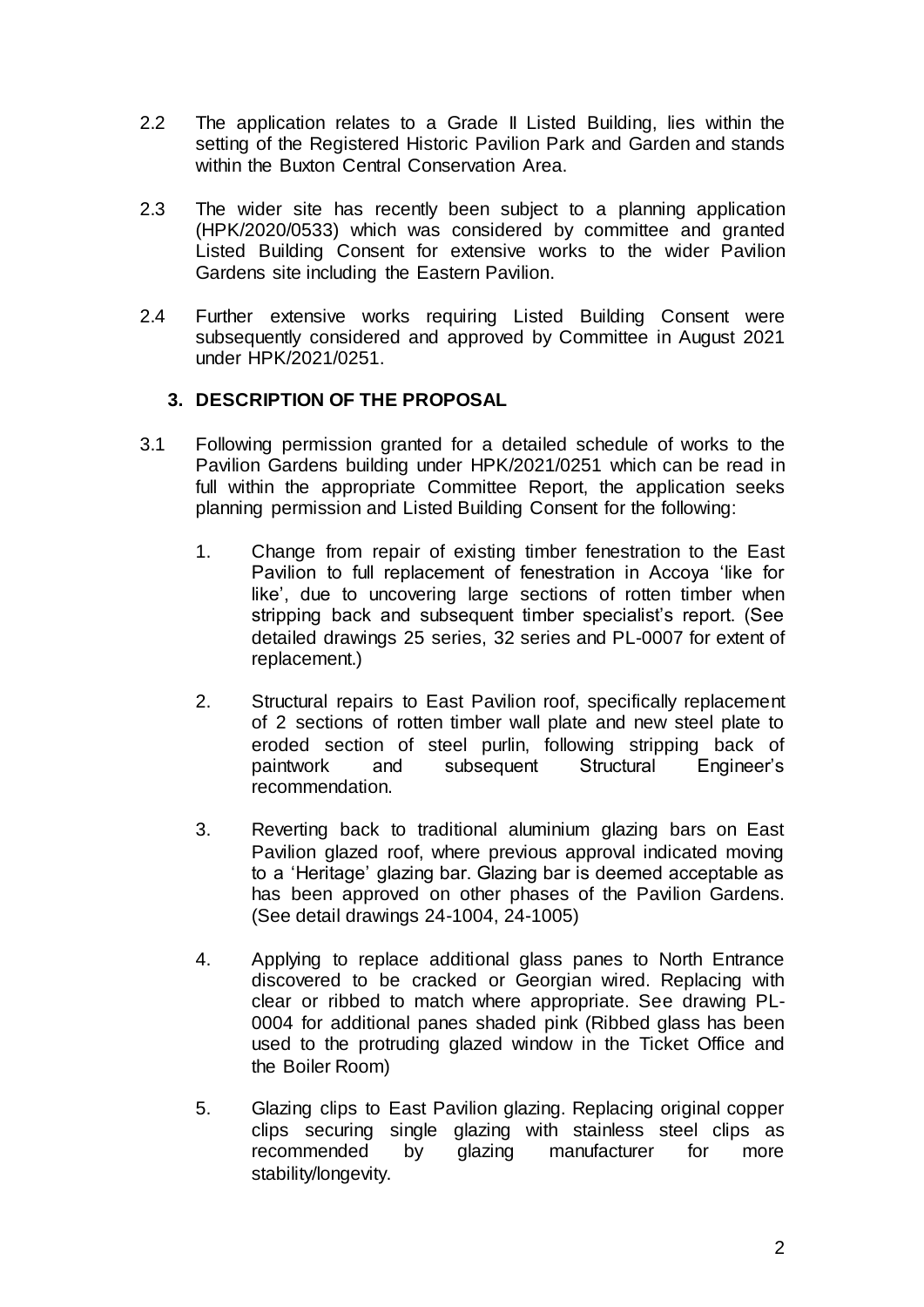- 6. Upgrading electrical wiring and lighting fixtures to North Entrance lobby, Ticket Office and Boiler Room as original wiring required upgrading. Ticket Office and Boiler room to have new strip lights, and North Entrance to have new feature 'Spider bulb' light as used in the café area of the Pavilion Gardens.
- 3.3 The application can be viewed at the following link

[http://planning.highpeak.gov.uk/portal/servlets/ApplicationSearchServle](http://planning.highpeak.gov.uk/portal/servlets/ApplicationSearchServlet?PKID=254156) [t?PKID=254156](http://planning.highpeak.gov.uk/portal/servlets/ApplicationSearchServlet?PKID=254156)

### **4. RELEVANT PLANNING HISTORY**

- 4.1 The site has been subject to a long planning history. The following applications represent the planning history within the last 10 years that refer specifically to the buildings subject to this application:
- HPK/2015/0516 Proposed erection of temporary structure to accommodate different events – subsequently removed (Approved)
- HPK/2016/0492 Listed Building Consent for repair and refurbishment of the Octagon and associated buildings (Approved)
- HPK/2018/0121 Listed Building Consent for repair, conservation and redecoration of existing window and door joinery and isolated stone repairs (Approved)
- HPK/2019/0230 Listed Building Consent for new entrance lobby within the tea room (Pending)
- HPK/2019/0231 Listed Building Consent for glazed screen and double doors to main entrance (Pending)
- HPK/2020/0533 Listed building consent for repairs to the core buildings within the Pavilion Gardens complex (Approved 30<sup>th</sup> April 2021)
- HPK/2021/0251 Minor alterations and refurbishment of existing East Pavilion building and adjacent North Entrance, Pavilion Gardens, Buxton. Alterations: New glazing to East Pavilion roof with the addition of 4nr actuated openers. Removal of retrofitted downpipes and reinstating original cast iron column downpipes to East Pavilion. New drainage channel internally to lower level of East Pavilion, with external drainage outlet to link to existing drainage. Potential location of lightning protection (Approved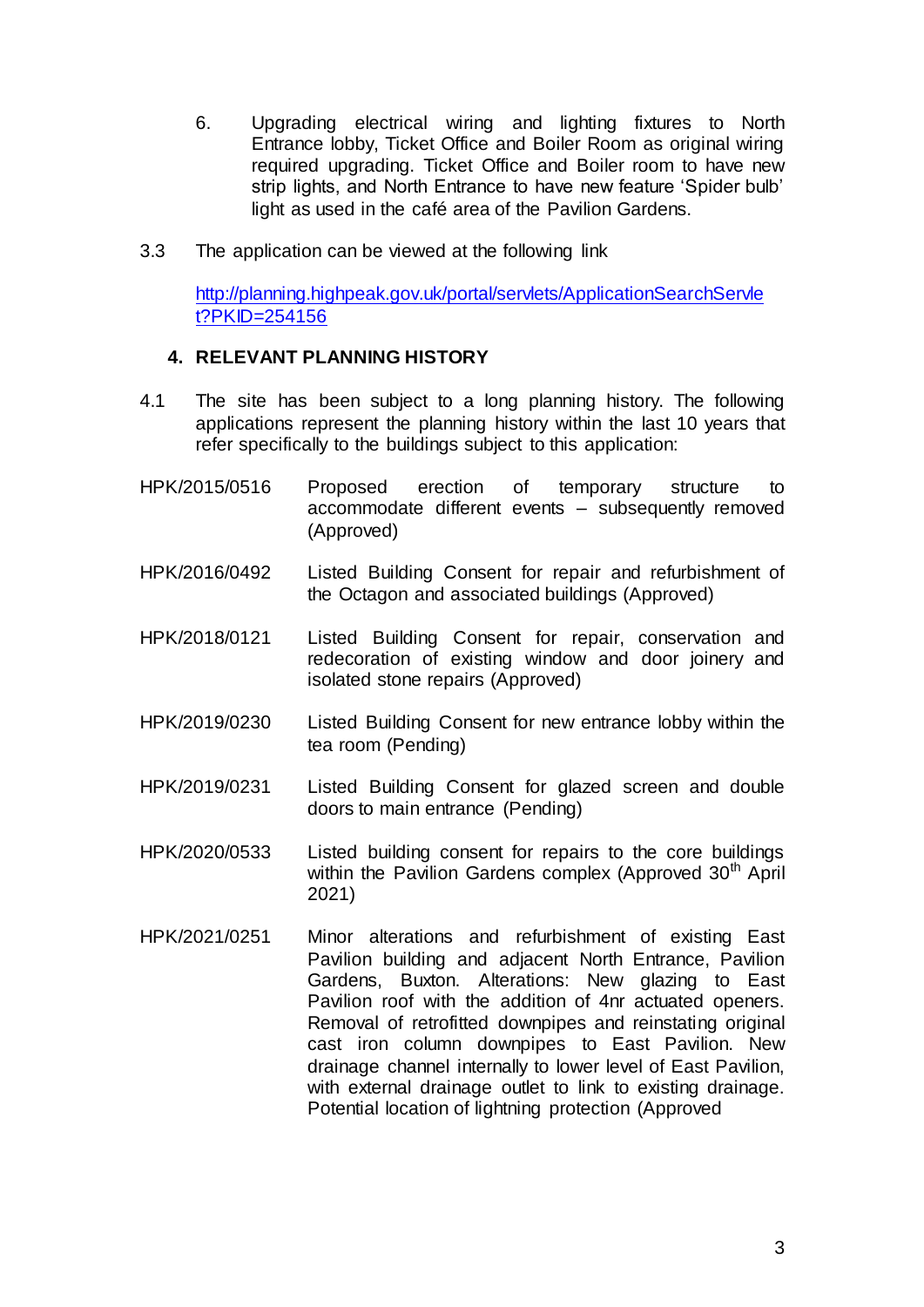# **5. PLANNING POLICIES RELEVANT TO THE DECISION**

### **High Peak Local Plan 2016**

- S1 Sustainable Development Principles<br>S1a Presumption in Favour of Sustainable
- Presumption in Favour of Sustainable Development
- S7 Buxton Sub-area Strategy
- EQ7 Built and Historic Environment

#### **Adopted Supplementary Planning Documents**

Buxton Conservation Areas Character Appraisal 2007

# **Revised National Planning Policy Framework 2021**

Achieving Sustainable Development Chapter 2 Achieving Well Designed Places Chapter 12 Conserving and Enhancing the Historic Environment Chapter 16

### **6. CONSULTATIONS CARRIED OUT**

| Site notice              | Expiry date for comments: $5th$ May 2022              |
|--------------------------|-------------------------------------------------------|
| <b>Neighbour letters</b> | Expiry date for comments: 13 <sup>th</sup> April 2022 |
| <b>Press Notice</b>      | Expiry date for comments: 21 <sup>st</sup> April 2022 |

#### **Public Comments**

6.1 No public comments received

#### **Consultees**

6.3 The following table shows the comments received from relevant statutory consultees in connection with the application in its revised form for two industrial units

| <b>Consultee</b>    | <b>Comments</b>     |
|---------------------|---------------------|
| <b>DCC Highways</b> | No comments to make |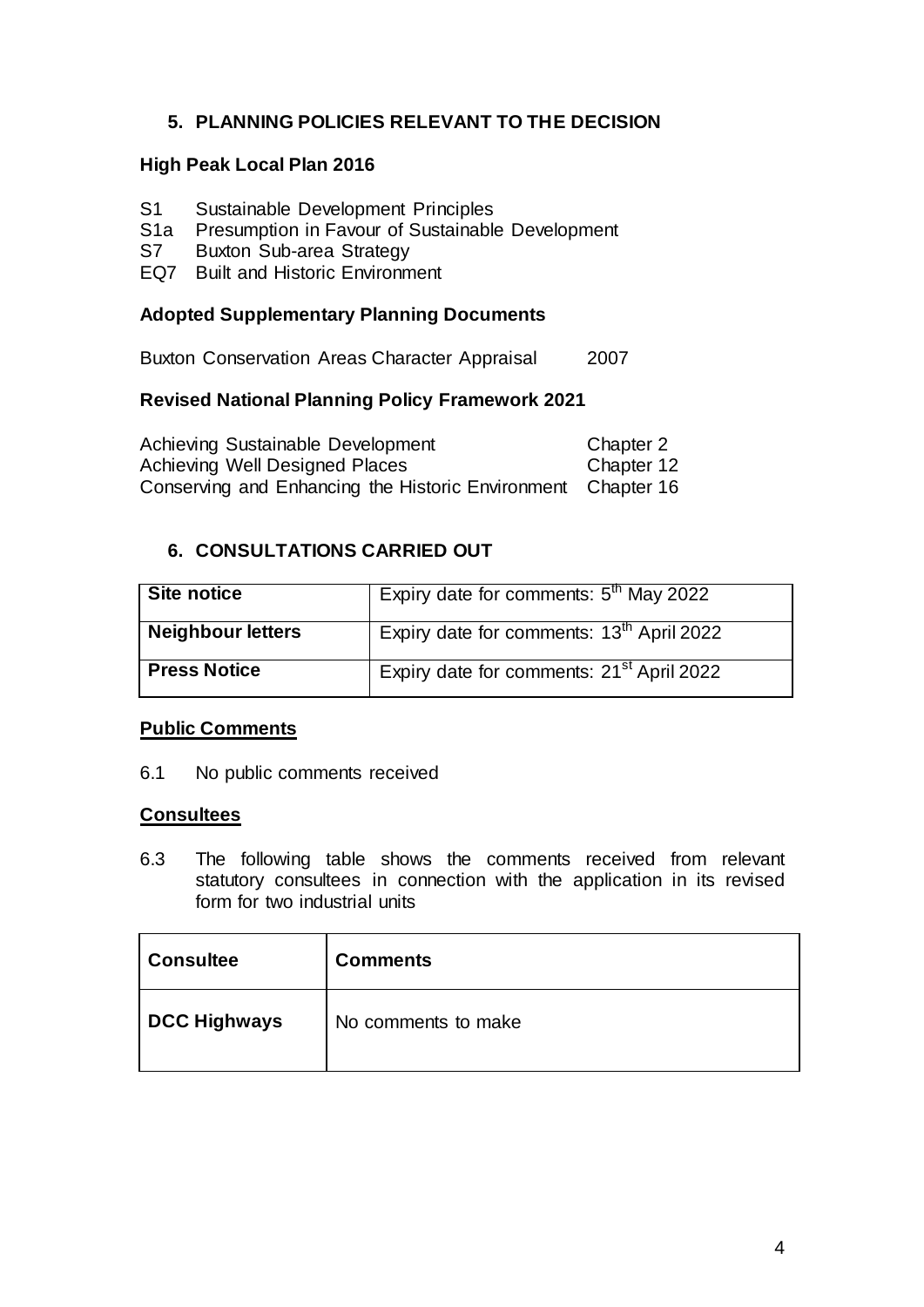# **7. POLICY AND PLANNING BALANCE**

#### **Planning Policies**

- 7.1 The determination of a planning application is to be made pursuant to section 38(6) of the Planning and Compulsory Purchase Act 2004, which is to be read in conjunction with section 70(2) of the Town and Country Planning Act 1990.
- 7.2 Section 38(6) requires the local planning authority to determine planning applications in accordance with the development plan, unless there are material circumstances which 'indicate otherwise'. Section 70(2) provides that in determining applications the local planning authority "shall have regard to the provisions of the Development Plan, so far as material to the application and to any other material considerations." The Development Plan consists of the the High Peak Local Plan Policies Adopted April 2016.
- 7.3 Other material considerations include the National Planning Policy Framework (NPPF) and National Planning Policy Guidance (NPPG). Paragraph 11 of the NPPF explains that at the heart of the Framework is the presumption in favour of sustainable development. For decision makers this means that when considering development proposals which accord with the development plan, they should be approved without delay, but where the development plan is absent, silent or relevant policies are out of date, grant planning permission unless any adverse impacts would significantly and demonstrably outweigh the benefits when assessed against the policies in the NPPF taken as a whole.

#### Principle of Development

- 7.4 The application is for Listed Building Consent and various works to support the maintenance and upkeep of a section of the Pavilion Gardens, one of most iconic buildings within Buxton Town Centre. The proposal supports the strategic aims under Local Plan Policy S7 which supports the distinctiveness of a number of quarters in Buxton, including Pavilion Gardens, in accordance with the specific development principles and design guidance within the Design and Place Making Strategy.
- 7.5 As the site relates to a Listed Building, the application must demonstrate compliance with Local Plan Policy EQ7, and relevant paragraphs contained under Chapter 16 of the National Planning Policy Framework, underpinned by Section 66(1) of the Town and Country Planning (Listed Buildings and Conservation Areas) Act 1990 (The Act).
- 7.6 Subject to demonstrating compliance with the above policy considerations, the principle of development is supported.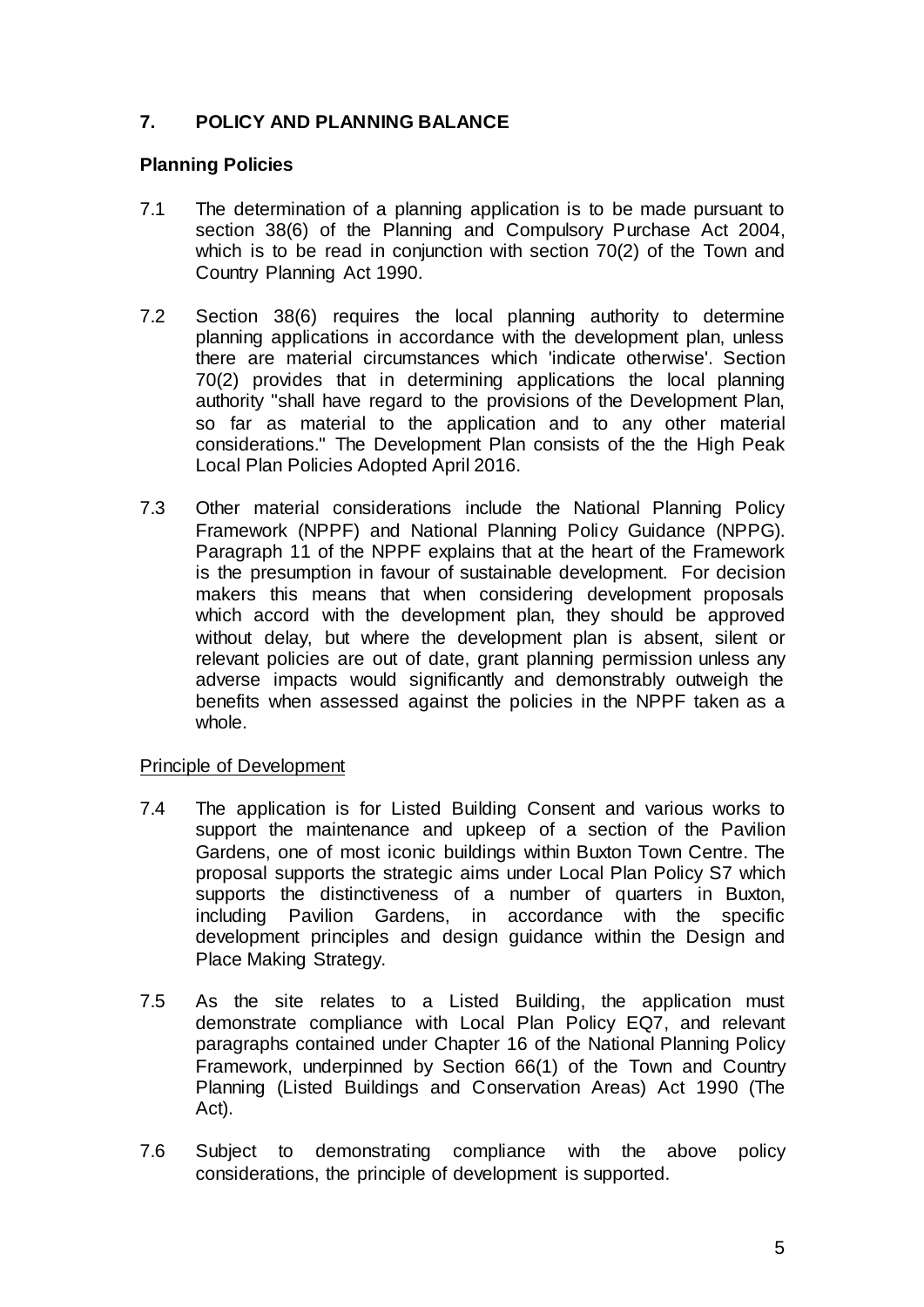#### Impact on Listed Buildings

- 7.7 Section 66(1) of the Act states that in considering whether to grant planning permission for development which affects a listed building or its setting, the local planning authority shall have special regard to the desirability of preserving the building or its setting or any features of special architectural or historic interest which it possesses.
- 7.8 LP Policy EQ7 has regard to the Built and Historic Environment. It states that the Council will conserve heritage assets in a manner appropriate to their significance. This will take into account the desirability of sustaining and enhancing their significance and will ensure that development proposals contribute positively to the character of the built and historic environment in accordance with sub area strategies S5, S6 and S7.
- 7.9 Paragraphs 199-202 of the NPPF (2021) set out the relevant national planning policies relating to the conservation and enhancement of historic assets and how a local planning authority should assess the significance of a heritage asset and the potential impact of a proposal upon that asset.
- 7.10 Where a proposal will lead to substantial harm or total loss of a designated heritage asset, local planning authorities should refuse consent unless there are substantial public benefits that outweigh that harm. Where a development proposal will lead to less than substantial harm, this harm should be weighed against the public benefits.
- 7.11 A detailed scheme of works to the Pavillion Gardens was previously approved under HPK/2021/0251 which cumulatively, were found to significantly enhance the overall aesthetics of the building.
- 7.12 A review of the proposed changes to the works as set out at paragraph 3.1 are considered to be relatively minor and both individually and cumulatively, are not considered to be harmful to historic fabric of the building, particularly as many of the proposed modifications, particularly to glazing have been found to be acceptable previously elsewhere on the building.
- 7.13 As such, it is concluded that subject to appropriate detailed conditions, the precise wording of which is to be agreed with the applicant, the proposed development will result in the significance of the buildings and areas of historic interest being enhanced and better revealed, thereby supporting the aims of Local Plan Policy EQ7, relevant national policies contained under Chapter 16 of the NPPF, and Section 66 of the Act.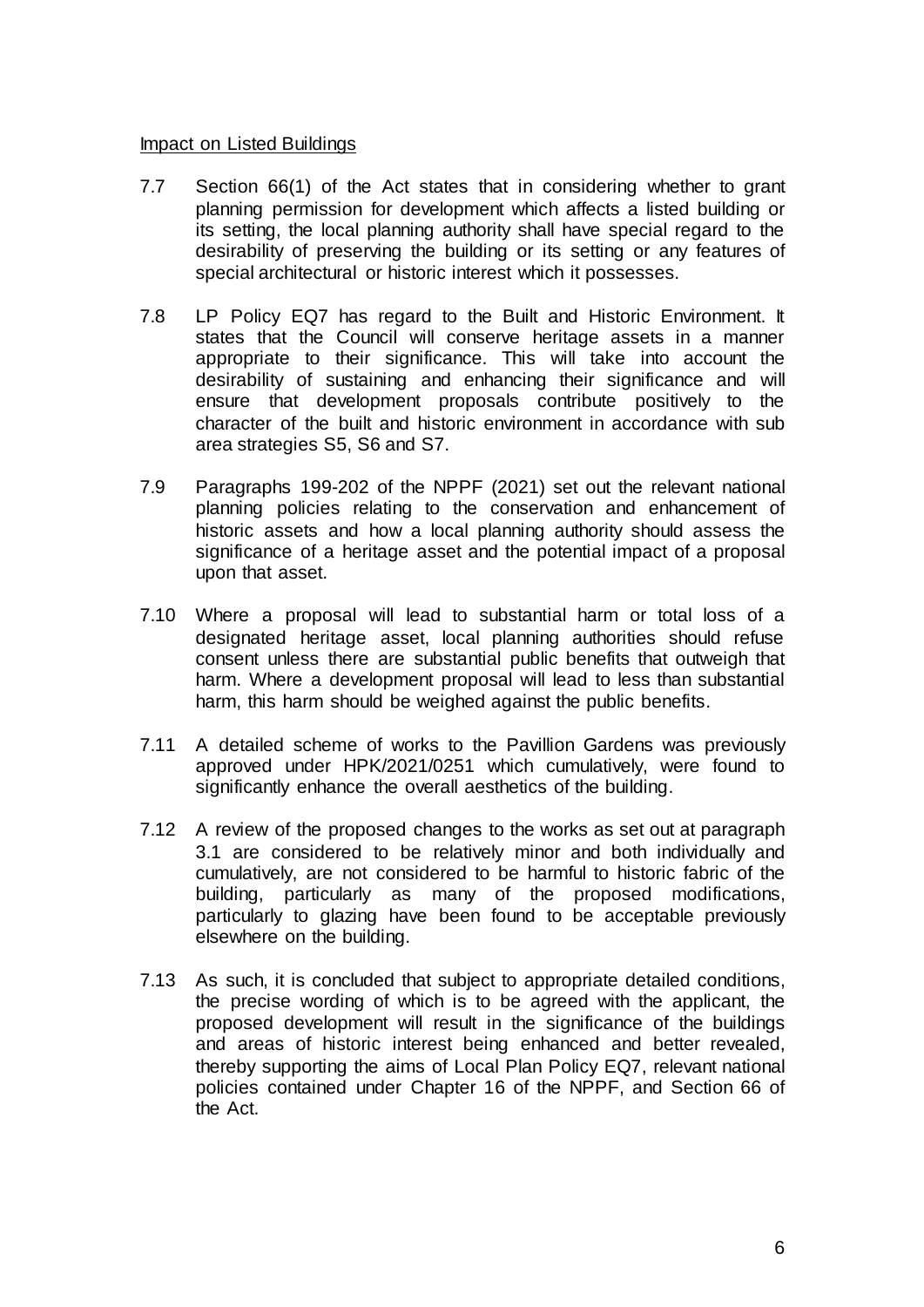#### Conclusions/Planning Balance

- 7.14 LP Policy S1a reflects the presumption in favour of sustainable development set out within paragraph 11 of the NPPF. For decision taking this means approving development proposals that accord with an up-to-date development without delay; or where there are no relevant development plan policies, or the policies which are most important for determining the application are out-of-date, granting planning permission, unless:
	- the application of policies in this Framework that protect areas or assets of particular importance provides a clear reason for refusing the development proposed; or
	- any adverse impacts of doing so would significantly and demonstrably outweigh the benefits, when assessed against the policies in this Framework taken as a whole.
- 7.15 Given that the application is for Listed Building Consent and relates to a number of statutory historic assets, the presumption in favour of sustainable development does not apply in this case.
- 7.16 However, having reviewed the documentation and extensive set of plans, and when having regard to comments received from statutory consultees, it has been found that the proposed changes to the proposed works previously approved will continue to preserve the historic fabric of the Listed Building and setting of adjacent historic assts. Any degree of residual harm, would be outweighed by the public benefit of securing the viable future use of the building as a community facility.in accordance with Local Plan Policies S7 and EQ7, relevant paragraphs under Chapter 16 of the NPPF, and Section 66 of the Act.
- 7.17 As such, it is concluded that the application comprises a sustainable form of development and is recommended for approval subject to appropriate conditions.

### **8. RECOMMENDATIONS**

#### **A. Approve subject the following conditions:**

- 1. Development to begin within 3 years
- 2. Approved Plans

**B. In the event of any changes being needed to the wording of the Committee's decision (such as to delete, vary or add conditions/informatives/planning obligations or reasons for approval/refusal) prior to the decision being issued, the Head of Development Services has delegated authority to do so in consultation**